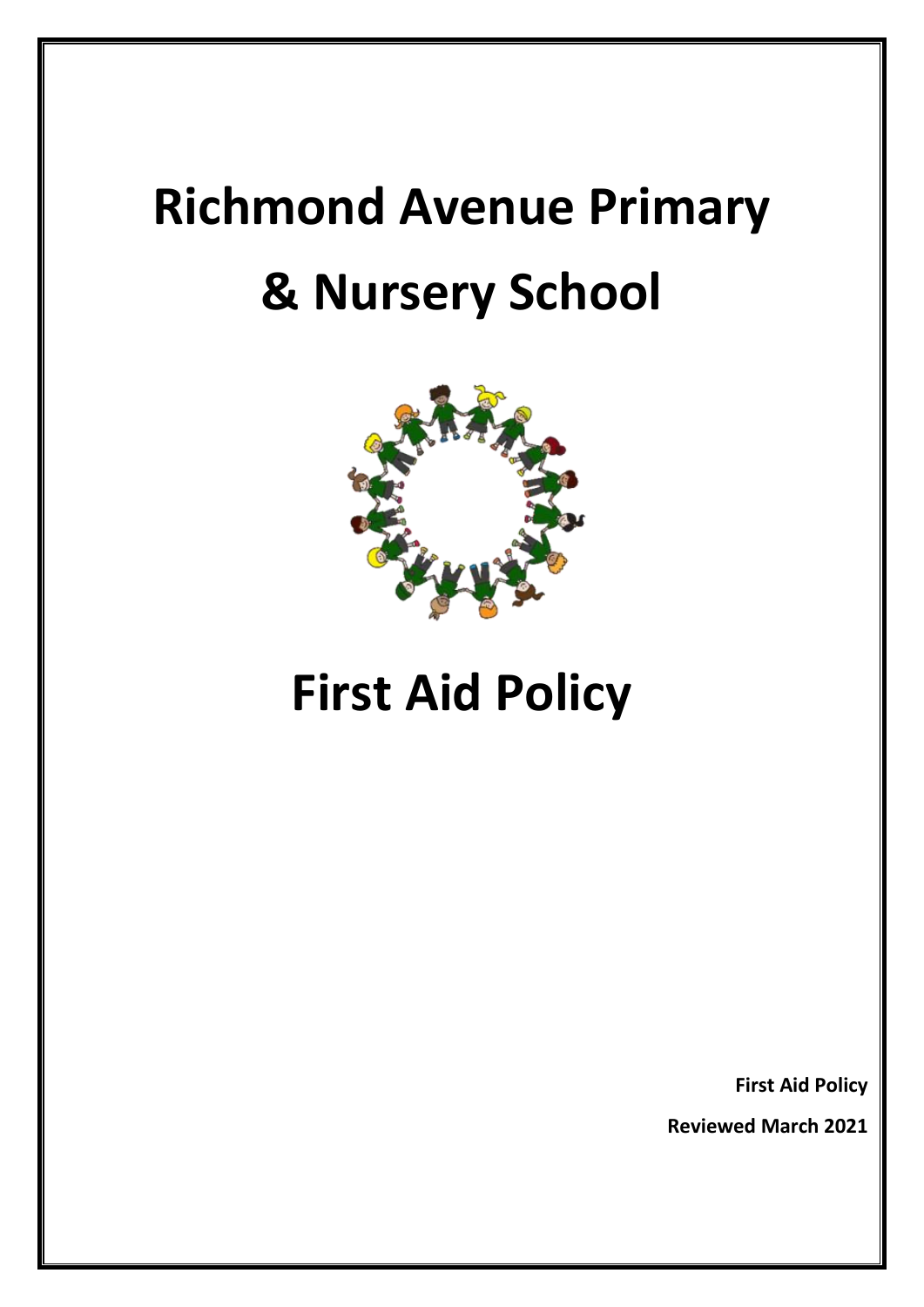## **Contents**

- 1. Introduction
- 2. Assessment of Need
- 3. Personnel
- 4. First Aid Training Provision
- 5. First Aid Equipment (min. stock, allergies to plasters)
- 6. Use of Cotton Wool
- 7. Facilities (first aid rooms, site access)
- 8. Transferring Employees/Pupils to Hospitals
- 9. Accident /Incident Reporting

## Appendices

- 1. Health and Safety Executive Assessment Checklist
- 2. Arrangements for First Aid Provision Checklist (DFES)
- 3. Blood Borne Viruses and First Aid
- 4. Needlestick Injury
- 5. Guidance on the Safe use of Latex Gloves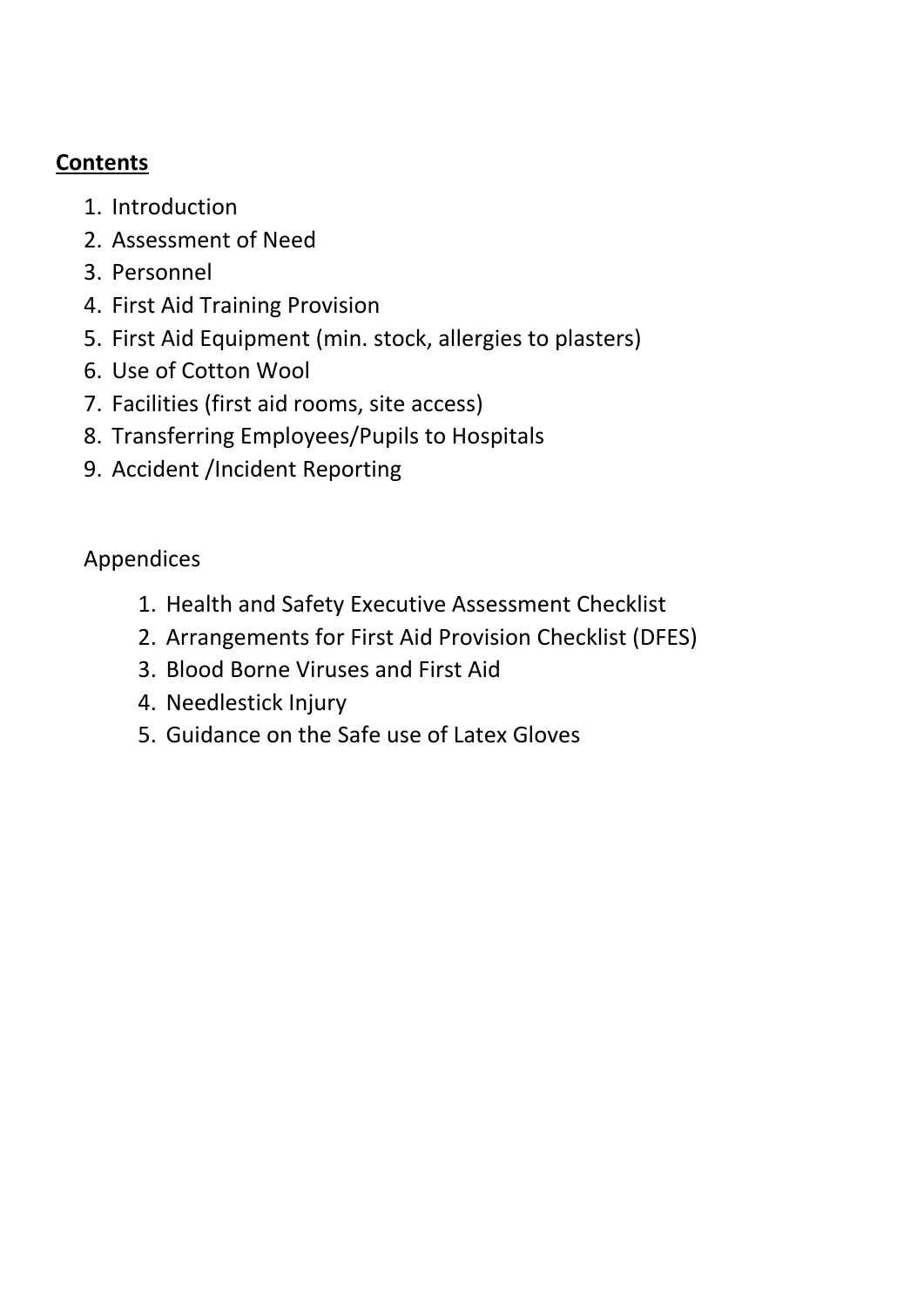#### **1. Introduction**

This First Aid policy is based primarily on Southend Borough Council's 'First Aid Guidance', which in itself is based on guidance from the Health & Safety Executive (HSE). It has been reviewed by staff and senior leaders to make it appropriate for the context in which the School operates.

#### **2. Assessment of need – areas to consider**

The following areas have been considered when assessing the need for first aid in the School;

- Hazards presented by the work
- Level of risk presented by hazards
- Number and nature of staff
- Number and nature of pupils
- Number of sites / buildings
- Location of sites / buildings
- Accident history
- Travelling, remote and lone workers
- Staff working on shared or multi-occupied sites
- Leave / absences of first aiders and appointed persons.

Following the assessment and using the information gathered, the Headteacher has determined the personnel, equipment and facilities that are required and taken steps to ensure they are provided and maintained.

#### **3. Personnel**

#### First Aiders

First aiders are persons who have been trained in accordance with standards set by the HSE. Prior to becoming trained, staff should be selected taking into account their:

- reliability, disposition and communication skills;
- aptitude and ability to absorb new knowledge and learn new skills;
- ability to cope with stressful and physically demanding emergency procedures;
- normal duties; these should be such that they may be left to go immediately and rapidly to an emergency.

On completion of their training the HSE suggests that first aiders need to be able to apply the following competencies:

- a) the ability to act safely, promptly and effectively when an emergency occurs at work;
- b) the ability to administer cardio-pulmonary resuscitation (CPR) promptly and effectively;
- c) the ability to administer first aid safely, promptly and effectively to a casualty who is unconscious;
- d) the ability to administer first aid safely, promptly and effectively to a casualty who is wounded or bleeding;
- e) the ability to administer first aid safely, promptly and effectively to a casualty who:
	- has been burned or scalded;
	- is suffering from an injury to bones, muscles or joints;
	- is suffering from shock;
	- has an eye injury;
	- may be poisoned;
	- has been overcome by gas or fumes.
- f) the ability to transport a casualty safely as required by the circumstances of the workplace; (i.e. where leaving the casualty in a given location would be dangerous)
- g) the ability to recognise common major illness and take appropriate action;
- h) the ability to recognise minor illnesses and take appropriate action;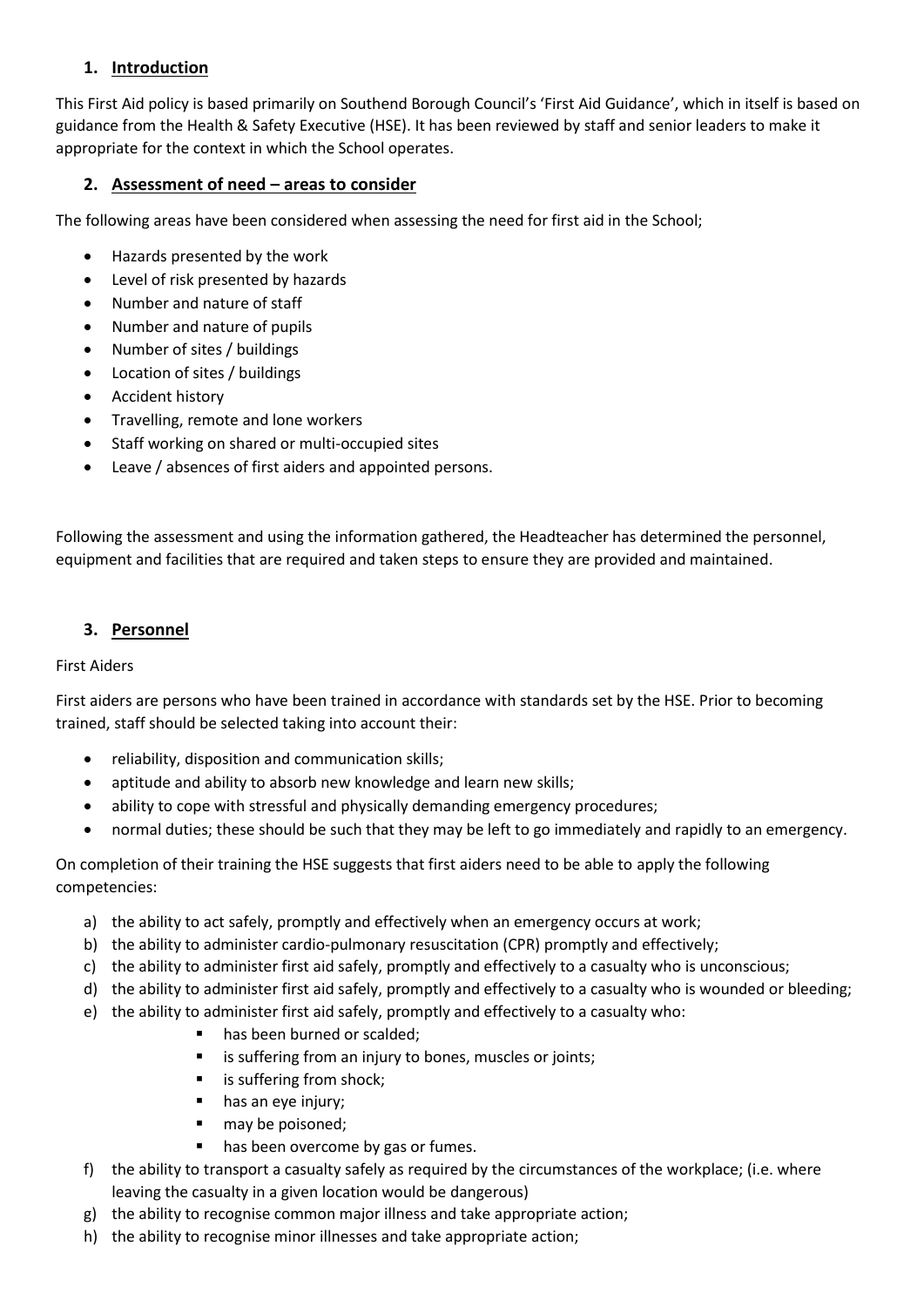i) the ability to maintain simple factual records and provide written information to a doctor or hospital if required.

First aiders will also be required to demonstrate a knowledge and understanding of the principles of first aid at work, in particular;

- a) the importance of personal hygiene in first aid procedures;
- b) the legal framework for first aid provision at work;
- c) the use of first aid equipment provided in the workplace;
- d) the role of the first aider in emergency procedures.

To ensure these competencies are maintained, First Aid at Work certificates are only valid for three years and requalification training is required prior to their expiry. Once the certificate has expired the person is no longer a first aider and full training will be required if they wish to remain in this role.

#### **How many First Aiders are required ?**

While the Regulations do not specify the number of first aiders required, the Approved Code of Practice (ACoP) suggests the following as an appropriate minimum for lower risk places of work, including schools;

- Fewer than 50 employees at least one appointed person.
- 50 100 employees at least one first aider.
- More than 100 employees one additional first aider for every 100 employed

Whilst the provisions do not specifically apply to pupils/students as they are not at work, the guidance of the DfES and Southend-on-Sea Borough Council strongly recommends that pupils/students are taken into account when assessing need.

In view of the size of Richmond Avenue Primary and Nursery School, the Headteacher has decided that there should be a minimum of 8 First Aiders across the School.

#### **4. First aid training provision**

To meet the requirements, training courses for the full First Aid at Work Certificate, the First Aid at Work Certificate re-qualification, Paediatric First aid (for EYFS staff) and the Emergency First Aid at Work (one day duration) are attended by staff as necessary.

Where retraining takes place three months before the expiry date, the new certificate takes effect from the expiry date. Where first aiders do not complete training before the expiry date, they should complete it no more than 28 days from the expiry date.

#### **5. First aid equipment**

Suitable and sufficient equipment is provided based on an assessment of the need. The containers are readily accessible and clearly identified using the standard sign of a white cross on a green background. The containers protect the contents from dust and damp. Tablets and medications are not kept within the container.

The recommended contents for a standard first aid box are: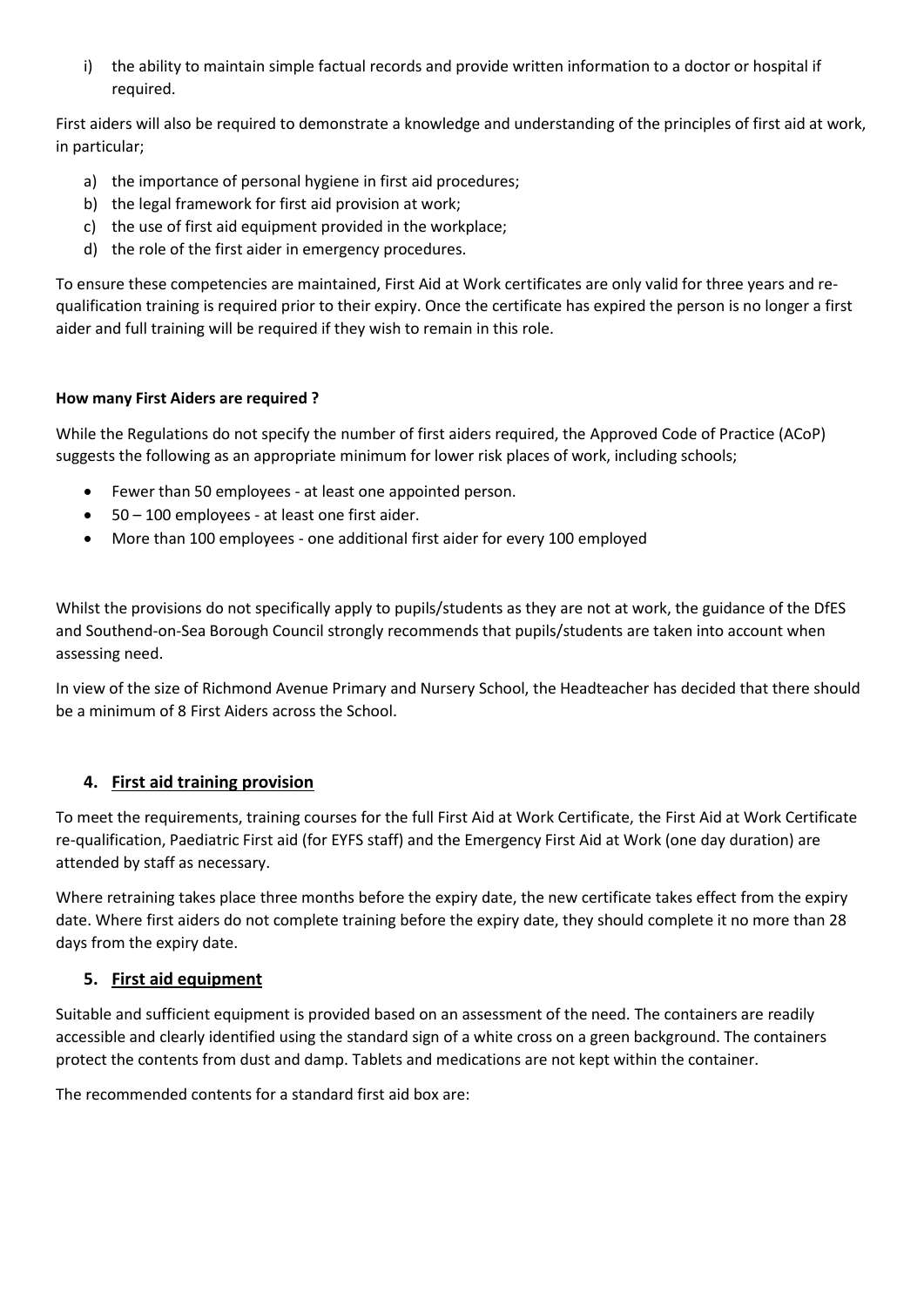#### **Number of persons to cover**

| Item                   | $1 - 10$       | $11 - 20$      | $21 - 50$      | $51 - 100$   |
|------------------------|----------------|----------------|----------------|--------------|
| Guidance leaflet       | 1              | $\mathbf{1}$   | $\mathbf{1}$   | $\mathbf{1}$ |
| Sterile, individually  | 20             | 40             | 60             | 100          |
| wrapped,               |                |                |                |              |
| adhesive dressings     |                |                |                |              |
| (plasters)*            |                |                |                |              |
| Sterile eye pads       | $\overline{2}$ | $\overline{4}$ | 6              | 8            |
| Triangular bandages    | 4              | 6              | 8              | 10           |
| (preferably sterile)   |                |                |                |              |
| Safety pins            | 6              | 12             | 12             | 12           |
| <b>Cleansing wipes</b> | 10             | 10             | 20             | 40           |
| Disposable gloves      | 1              | $\overline{2}$ | $\overline{3}$ | 5            |
| Medium, un-            | 6              | 9              | 12             | 14           |
| medicated wound        |                |                |                |              |
| dressing ~12cm x       |                |                |                |              |
| 12cm (individually     |                |                |                |              |
| wrapped)               |                |                |                |              |
| Large un-medicated     | $\overline{2}$ | 3              | 4              | 6            |
| wound                  |                |                |                |              |
| dressing (~18cm x      |                |                |                |              |
| 18cm)                  |                |                |                |              |

The contents are examined frequently and restocked as soon as possible after use with sufficient supplies held in a back-up stock on site. Care is taken to discard items safely after their expiry date has passed.

At Richmond Avenue Primary and Nursery School there is a First Aid box in the first aid room, school hall, Reception building, Nursery building as well as in the Kitchen and the contents of these are as follows:

- Gloves
- Thermometer (forehead)
- Antiseptic wipes
- Sick bags
- Ice pack and pockets
- Blood bags
- Micropore tape
- Record book
- Plasters
- Gauze
- Bandages (including Triangular bandages)

There are also portable kits which can be taken out on school trips.

#### **Allergies to "plasters"**

Since some people do experience allergic reactions to "plasters", the school has decided to only use 'hypo-allergenic' plasters. It is the responsibility of the parent /carer of the pupil to inform the school if such an allergy exists.

Normal first aid procedures are followed by the first aider / school; if an allergic reaction does then occur, medical assistance is sought appropriate to the severity of the reaction. In extreme circumstances, emergency procedures may need to be instigated.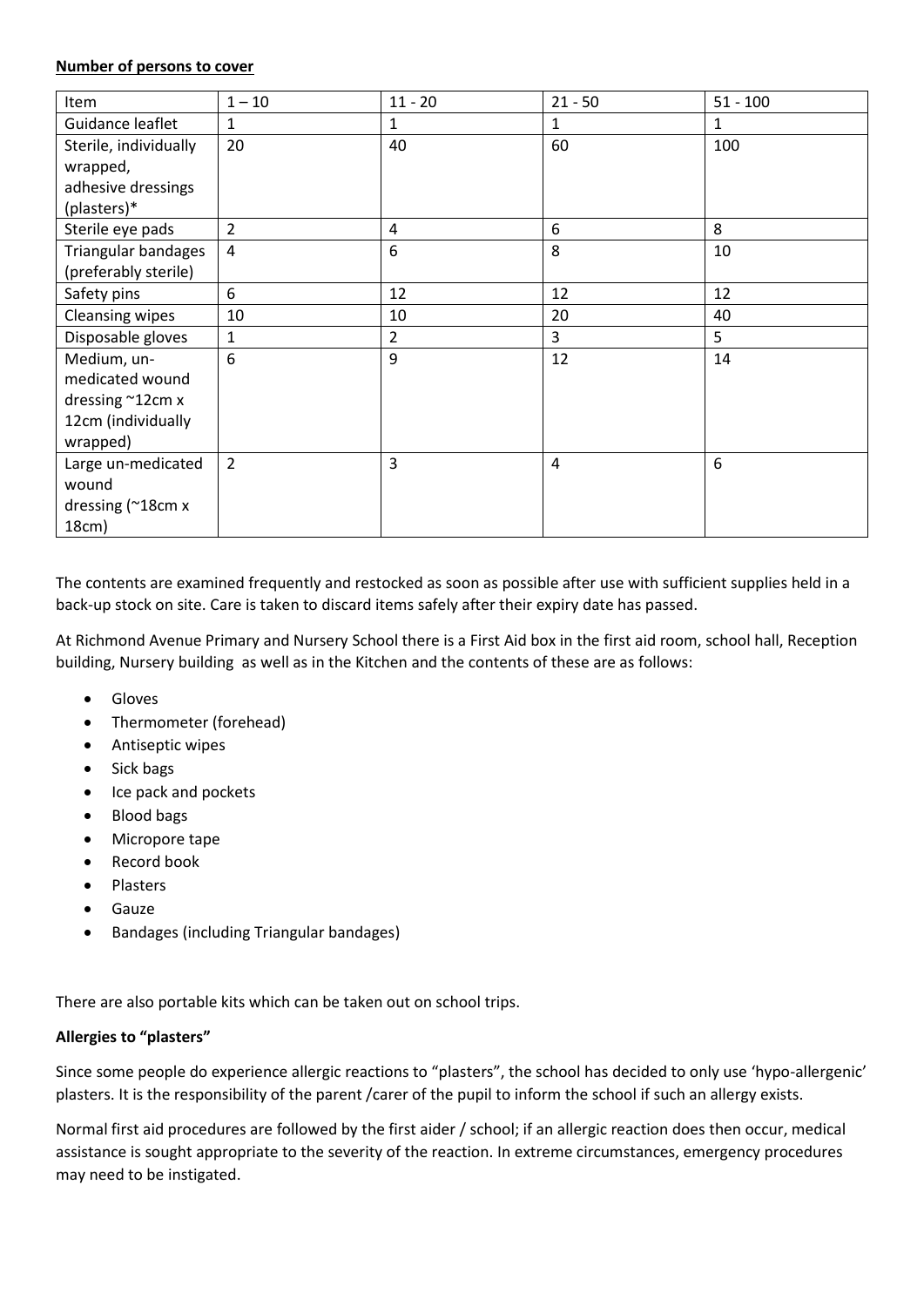#### **Additional materials and equipment**

Scissors, adhesive tape, disposable aprons, individually wrapped alcohol-free moist cleansing wipes where clean water is not available, may also be appropriate and can be stored within the first aid room, or stored separately as long as they are available for use if required.

An assessment may identify a need for items such as protective equipment, for example, heat reflective foil blankets for casualties in PE / swimming situations; these items should be securely stored in the first aid room or in the hazard-area (ie. swimming pool), as appropriate.

#### **Travelling first-aid kits**

Where the assessment identifies the need for travelling staff are provided with first aid equipment in portable zip first aid bags. The following items are included within these bags:

- At least Six individually wrapped sterile adhesive dressings ("plasters" )
- One large sterile un-medicated dressing approximately 18cm x 18cm
- Two triangular bandages
- At least two safety pins
- Individually wrapped moist cleansing wipes
- At least one pair of disposable gloves

#### **Cotton Wool**

The Employment Medical Advisory Service (EMAS) of the HSE advice that the reasons why cotton wool should not be used for First Aid are twofold:

- Because cotton wool is fluffy and fibrous, it may stick to and contaminate the wound or eyes.
- Cotton wool is usually supplied in large packs which once opened are no longer sterile.

Where possible dirty wounds should be cleaned by lightly rinsing under running water, alternatively, sterile gauze or moist cleansing wipes (which are not impregnated with alcohol) should be used.

Whilst there are clear reasons why cotton wool must not be used in direct contact with an open wound, it is recognised that schools have to deal with a large number of minor injuries to pupils and the non use of cotton wool creates difficulties. Cotton wool can therefore be used in the following circumstances:

- As an absorbent outer layer or padding, provided a sterile gauze pad is in contact with the wound;
- As a cold compress for bruises and strains;
- To clean the area around a wound or injuries where there is no skin broken
- Once opened it is kept in a clean container or sealed polythene bag;
- It is not kept in a First Aid box;
- Clear instructions not to use cotton wool on open wounds or eyes are given to persons who may administer First Aid; and The container/bag labelled & dated & not used after a year of the purchase date

#### **6. Facilities**

#### First Aid Rooms

At Richmond Avenue Primary and Nursery School there is a medical room in the central entrance hall and medical

resources available in all four buildings (reception/nursery/canteen/main building)

The medical room is:

- adequately stocked with first aid equipment
- accessible to stretchers
- clearly sign-posted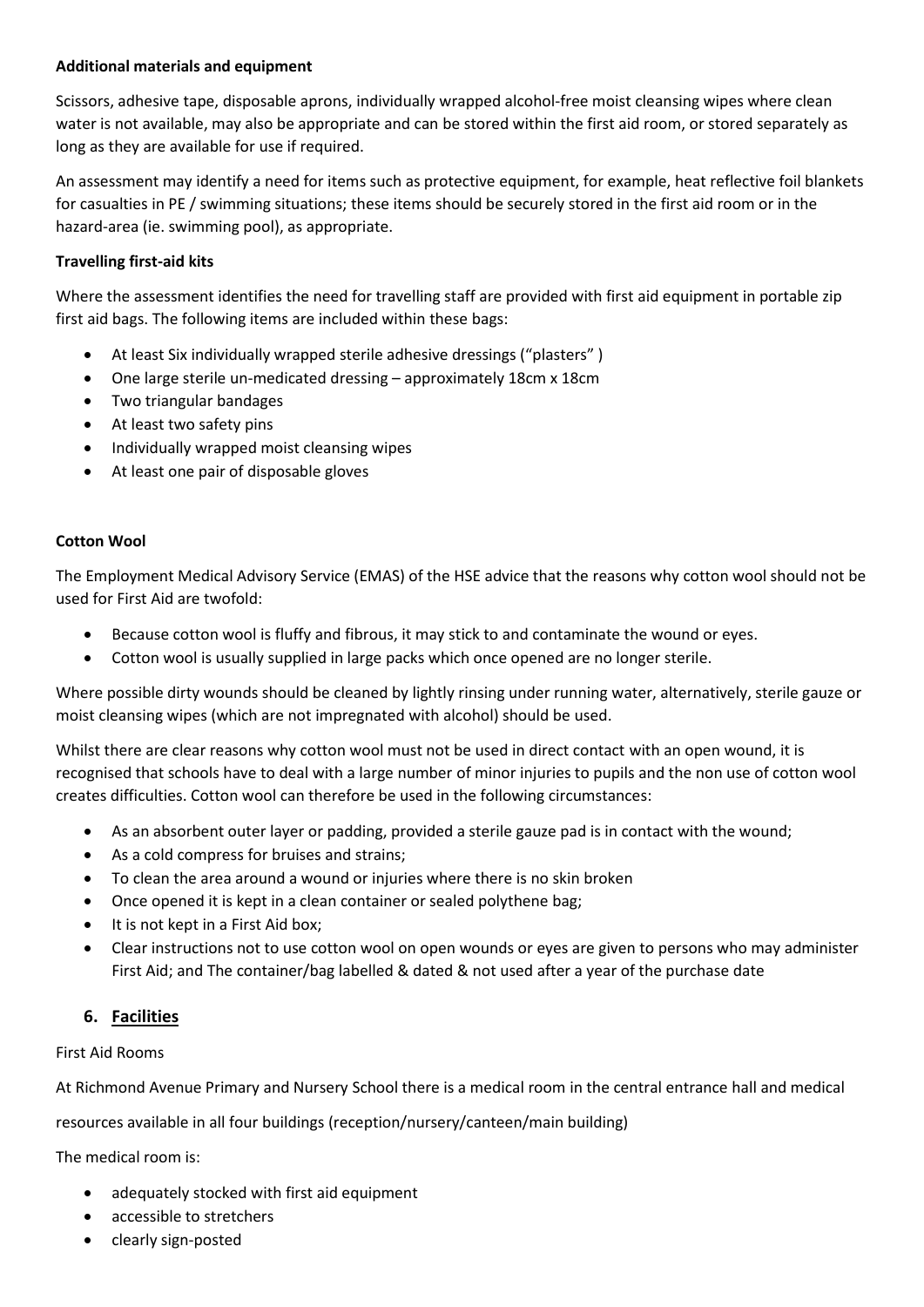- has washable surfaces and adequate heating, ventilation and lighting
- kept clean, tidy, accessible and available for use at all times when pupils and staff are in school
- positioned as near as possible to the point of access for transport to hospital

In addition, medical areas include:

- a sink with hot and cold running water
- drinking water and disposable cups
- soap and paper towels
- a store for first aid materials
- foot operated refuse containers lined with disposable yellow clinical waste bags or a container suitable for the safe disposal of clinical waste
- a chair
- a record book for recording where first aid has been given

#### **Site Access for Emergency Services**

Access to the site for ambulances is appropriate. Where access is restricted for security reasons, the procedures for summoning an ambulance include a designated person to open the gates.

In some circumstances it may be decided by the ambulance service that the "air ambulance" is required to transport a casualty to hospital and, where feasible, that landing within the school grounds is desirable. It will be the responsibility of the helicopter pilot to determine the safety aspects of any given landing site(atmospheric conditions, adjacent buildings, overhead cables, trees, people on the ground etc) and the ambulance crew on the ground would direct other aspects of the situation.

#### **7. Transferring employee/pupils to hospital etc**

When a pupil/member of staff suffers an injury (or ill-health occurrence) a decision will be made on what action is required. On-site first aid will usually be adequate in the majority of cases but in some circumstances, further treatment at a hospital or other medical facility may be necessary.

#### **Emergencies**

If it is deemed to be an "emergency" or an otherwise serious injury, it is expected that an ambulance will be summoned. The use of an employees' private vehicle should not be used in these circumstances.

The emergency contacts procedure for the injured pupil will also be activated with the parent / carer being advised to either come to the school or go direct to a specified hospital. Where the parent / carer is able to accompany the pupil in the ambulance, school employees will not usually need to be further involved.

If however the parent / carer will be meeting the pupil at hospital, a school employee will need to accompany the pupil in the ambulance and arrangements made for the employee to be able to return to school once the pupil is in the care of the parent / carer. Pupils should not be left unaccompanied at the hospital and therefore the school employee may have a protracted wait for the arrival of the parent / carer.

#### **Non-emergencies**

In less serious situations where an ambulance is not required but it is considered that a visit to hospital or other medical facility is still needed, the school will contact the pupils' parent / carer to inform them of the situation and request that they arrange to collect their child from school and transport them accordingly.

However, if the parent / carer does not have access to private transport and a taxi is not appropriate or available, the Headteacher has the discretion to arrange for a school employee to take the injured pupil and their parent / carer to the nearest hospital or other medical facility in the employees' vehicle but a number of factors will need to be considered before agreeing to this method;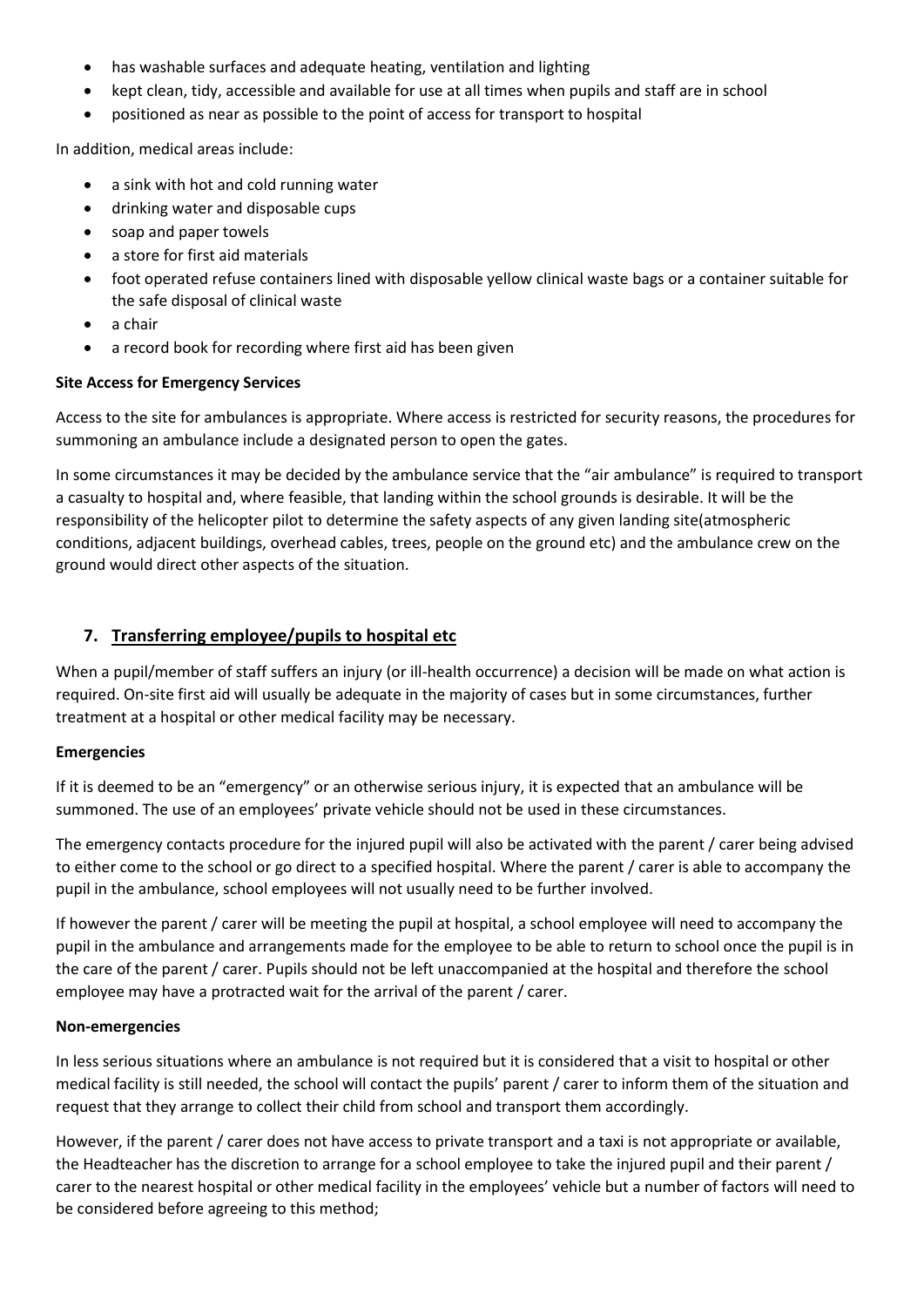- the personal safety of the employee
- the condition of the injured pupil and whether it is likely to deteriorate during the journey
- weather / road conditions at the time
- whether adequate staffing cover for the employee is available within the school
- whether the employees' car is insured for business use
- condition / road-worthiness of the employees' vehicle
- No school employee should transport a pupil to hospital without another appropriate adult in the vehicle.

#### **8. Accident / Incident reporting**

It is important that accidents / incidents are promptly and correctly recorded on the School's accident / incident report form. First aiders / appointed persons may be required to complete this procedure themselves or provide relevant information to someone else following the schools' own arrangements.

All accidents, to employees and non-employees, including near misses with the potential for injury, or damage are reported and recorded as soon as possible. Agency staff, contractors, etc should also inform their own employer of any accidents. Furthermore an investigation into the causes of all accidents should be carried out to establish the likely cause(s) of the accident and to identify any action that can be taken to eliminate or reduce the likelihood of further similar accidents occurring. The level of detail recorded and the extent of any investigation should always be commensurate with the level of severity of the accident. In addition to the above, the requirements of RIDDOR (Reporting of Injuries, Diseases and Dangerous Occurrences Regulations 1995), a copy of which is available from the LA Workplace Health Safety and Wellbeing Team should be observed. All incidents can be reported online to the Health and Safety Executive (HSE http://www.hse.gov.uk/riddor/report.htm) but a telephone service remains for reporting fatal and major injuries only.

#### **9. Communication**

Staff and Pupils are provided information about First Aid Arrangements as part of their Induction process with The School Visitors and contractors are provided with information concerning First Aid arrangements by their school contact Notices are position around the school sites (see example in Appendix I) providing First Aid information.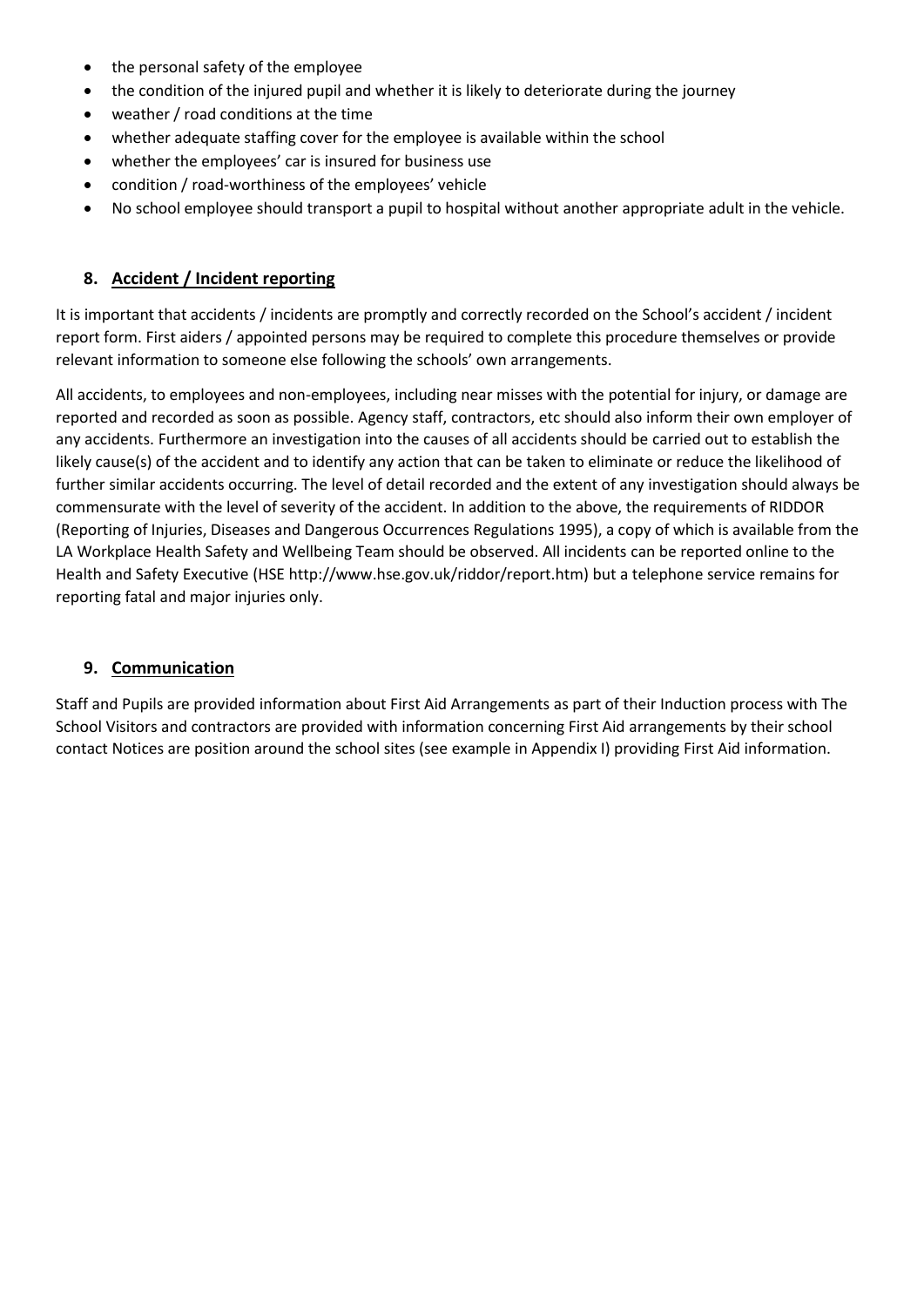#### **Health and Safety Executive assessment check list**

To assist employers in determining what is an appropriate provision for first aid the Health and Safety Executive (HSE) have provided the following checklist.

|   | <b>Aspects to consider</b>                                                                                                                                        | Impact on first aid provision                                                                                                                                                               |
|---|-------------------------------------------------------------------------------------------------------------------------------------------------------------------|---------------------------------------------------------------------------------------------------------------------------------------------------------------------------------------------|
| 1 | What are the risks of injury and ill health<br>arising from the work as identified in your<br>risk assessment?                                                    | If the risks are significant you may need<br>to employ first aiders.                                                                                                                        |
| 2 | Are there any specific risks?<br>e.g. working with;<br>hazardous substances,<br>dangerous tools,<br>ä,<br>dangerous machinery,<br>ï<br>dangerous loads of animals | You will need to consider:<br>specific training for first aiders,<br>extra first aid equipment<br>precise location of first aid equipment<br>informing emergency services<br>first aid room |
| 3 | Are there parts of your establishment<br>where different levels of risk can be<br>identified (e.g. woodworking machinery)?                                        | You will probably need to make different<br>levels of provision in different parts of the<br>establishment.                                                                                 |
| 4 | Are large numbers of people<br>employed on site?                                                                                                                  | You may need to employ first aiders to<br>deal with the higher probability of an<br>accident.                                                                                               |
| 5 | What is your record of accidents and<br>cases of ill health? What type are they<br>and where did they happen?                                                     | You may need to:<br>locate your provision in certain areas;<br>review the contents of the first aid box;                                                                                    |
| 6 | Are there inexperienced workers on site<br>or employees with disabilities or special<br>health problems?                                                          | You will need to consider:<br>special equipment;<br>local siting of equipment                                                                                                               |
| 7 | Are the premises spread out, e.g. are<br>there several buildings on the site or<br>multi-floor buildings?                                                         | You will need to consider provision in<br>each building or on several floors.                                                                                                               |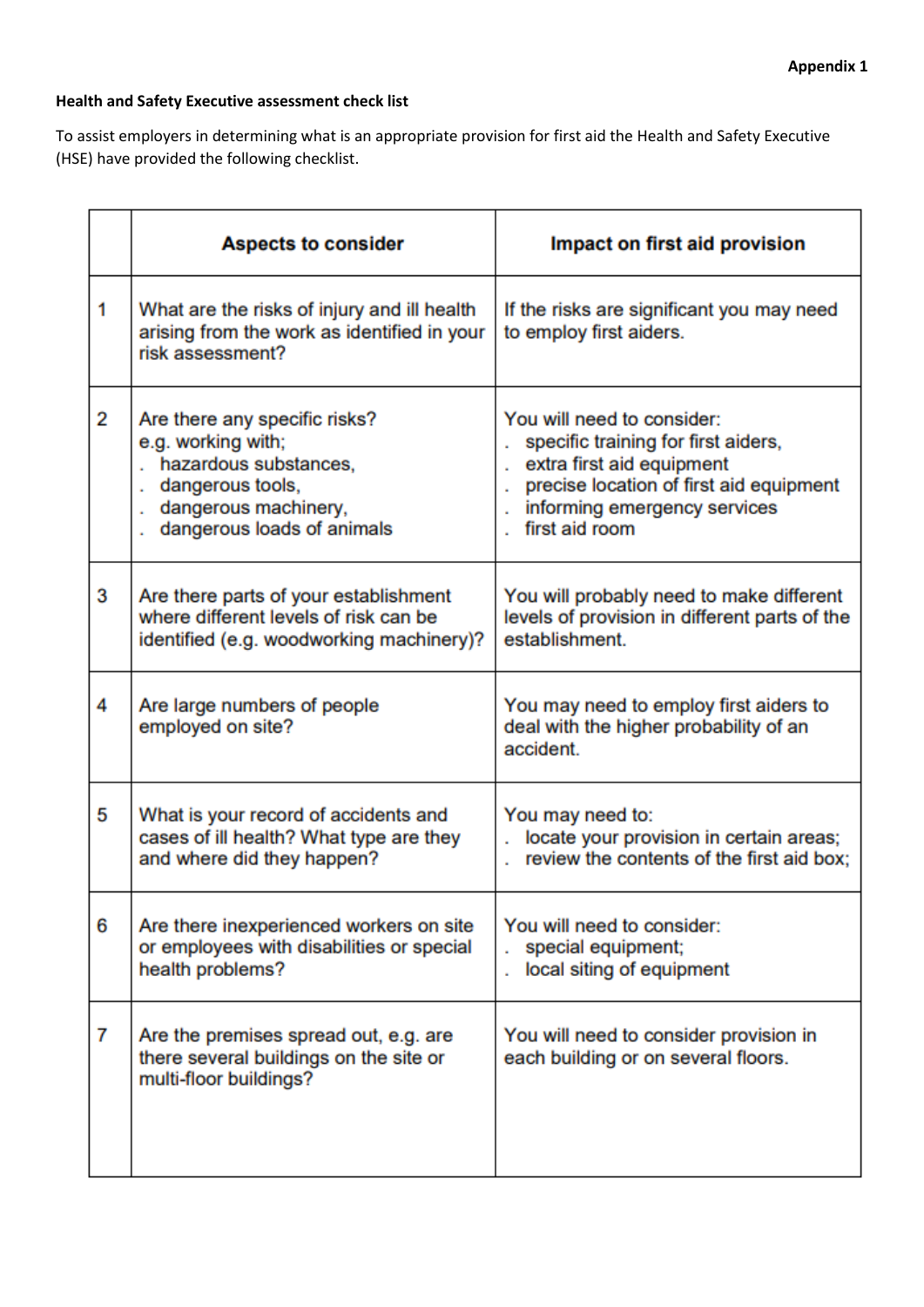| B  | Is there shift-work or out-of-hours<br>working?                        | Remember that there needs to be first<br>aid provision at all times people are at<br>work.                                                                          |
|----|------------------------------------------------------------------------|---------------------------------------------------------------------------------------------------------------------------------------------------------------------|
| g  | Is your workplace remote from<br>emergency medical services?           | You will need to:<br>inform local medical services of your<br>a.<br>location:<br>consider special arrangements with<br>the emergency services.                      |
| 10 | Do you have employees who travel<br>a lot or work alone?               | You will need to:<br>consider issuing personal first aid kits<br>and training staff in their use;<br>consider issuing personal<br>à.<br>communicators to employees. |
| 11 | Do any of your employees work at<br>sites occupied by other employers? | You will need to make arrangements with<br>the other site occupiers.                                                                                                |
| 12 | Do you have any work experience<br>trainees?                           | Remember that your first aid provision<br>must cover them.                                                                                                          |
| 13 | Do members of the public visit your<br>premises?                       | You have no legal responsibilities for<br>non-employees but HSE strongly<br>recommends you include them in your<br>first aid provision.                             |
| 14 | Do you have employees with<br>reading or language difficulties?        | You will need to make special<br>arrangements to give them first aid<br>information.                                                                                |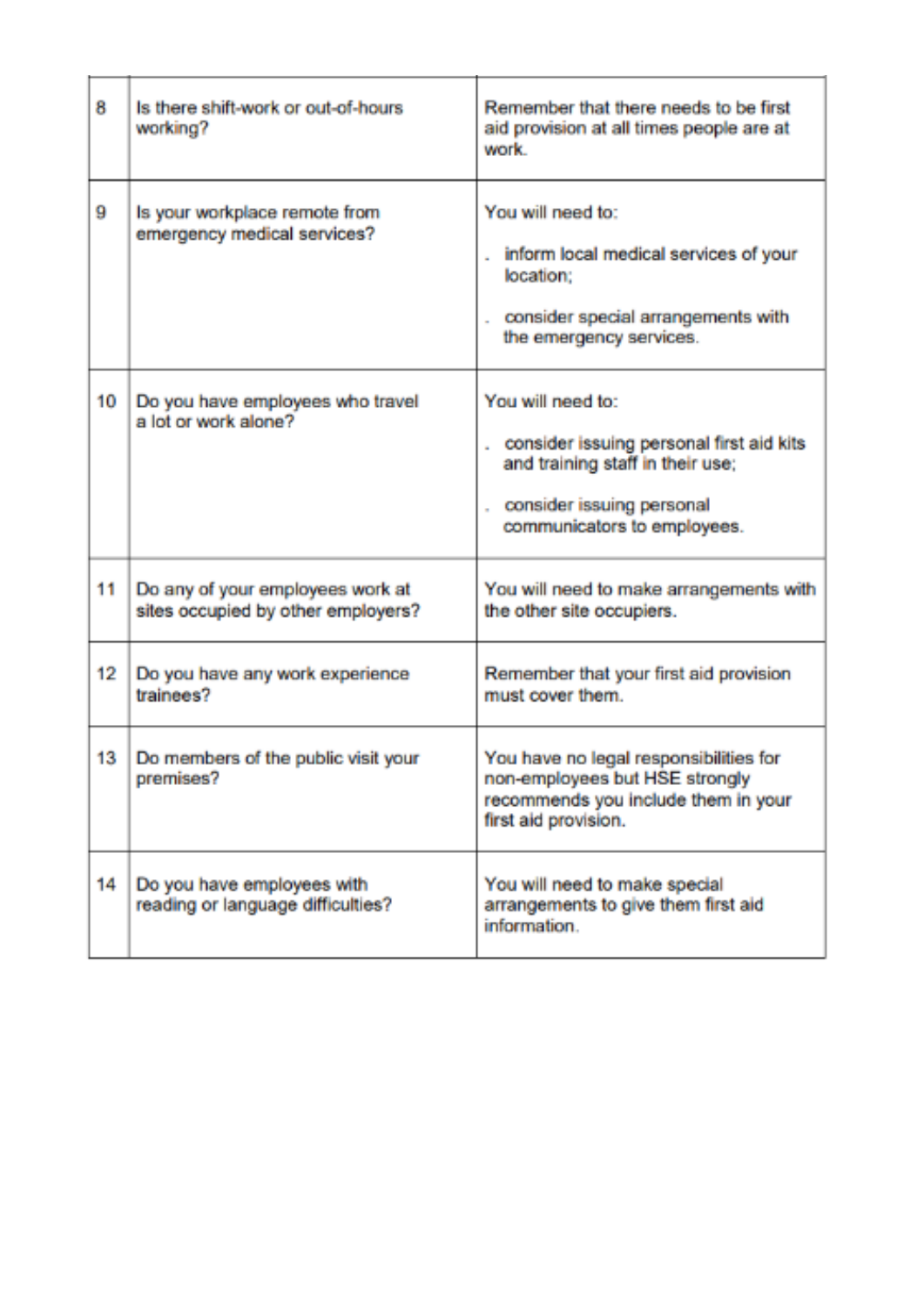#### **Arrangements for first aid provision –DfE checklist**

The following checklist has been formulated by the DfE to enable schools to assess their existing provision and identify areas for development.

- 1. Are there an adequate number of trained first aiders to cover all locations (especially identified hazard areas) allowing for staff absences and impending retirements?
- 2. Is there an up-to-date list of first aiders prominently displayed on notice boards and at other strategic locations?
- 3. Are there sufficient numbers of first-aid boxes on the premises, including travelling kits for outside journeys?
- 4. Is there a designated member of staff who is responsible for checking and maintaining the contents of first-aid boxes and kits?
- 5. Is there a properly equipped first aid room on the premises and, if so, does each first aider have access to it?
- 6. Is there a prominently displayed up-to-date list of local hospital casualty departments and GPs with addresses and telephone numbers for use in emergencies?
- 7. Is there a system for notifying the parent(s) or carer(s) when an accident occurs?
- 8. Are all treated accident cases recorded and basic details held centrally for official notification?
- 9. Is there a clear procedure for notifying potential hazards to the appropriate authorities?
- 10. Is there a general awareness throughout the school of the importance of safety and provision for the basic training to cope with accidents and emergencies?
- 11. Is there an adequate supply of suitable signs and posters for display?
- 12. Is there a need to review current procedures in order to:
	- a) reduce the risk of accidents on the premises?
	- b) ensure that all accidents are dealt with in the most speedily and efficient way?
- 13. Are staff aware of the procedures needed to reduce the risk of transmission of blood-borne viruses in administering first aid?
- 14. Are there any pupils with disabilities, medical conditions or allergies which require special attention in case of accident or emergency? Who knows of these pupils and of the special treatment or actions needed?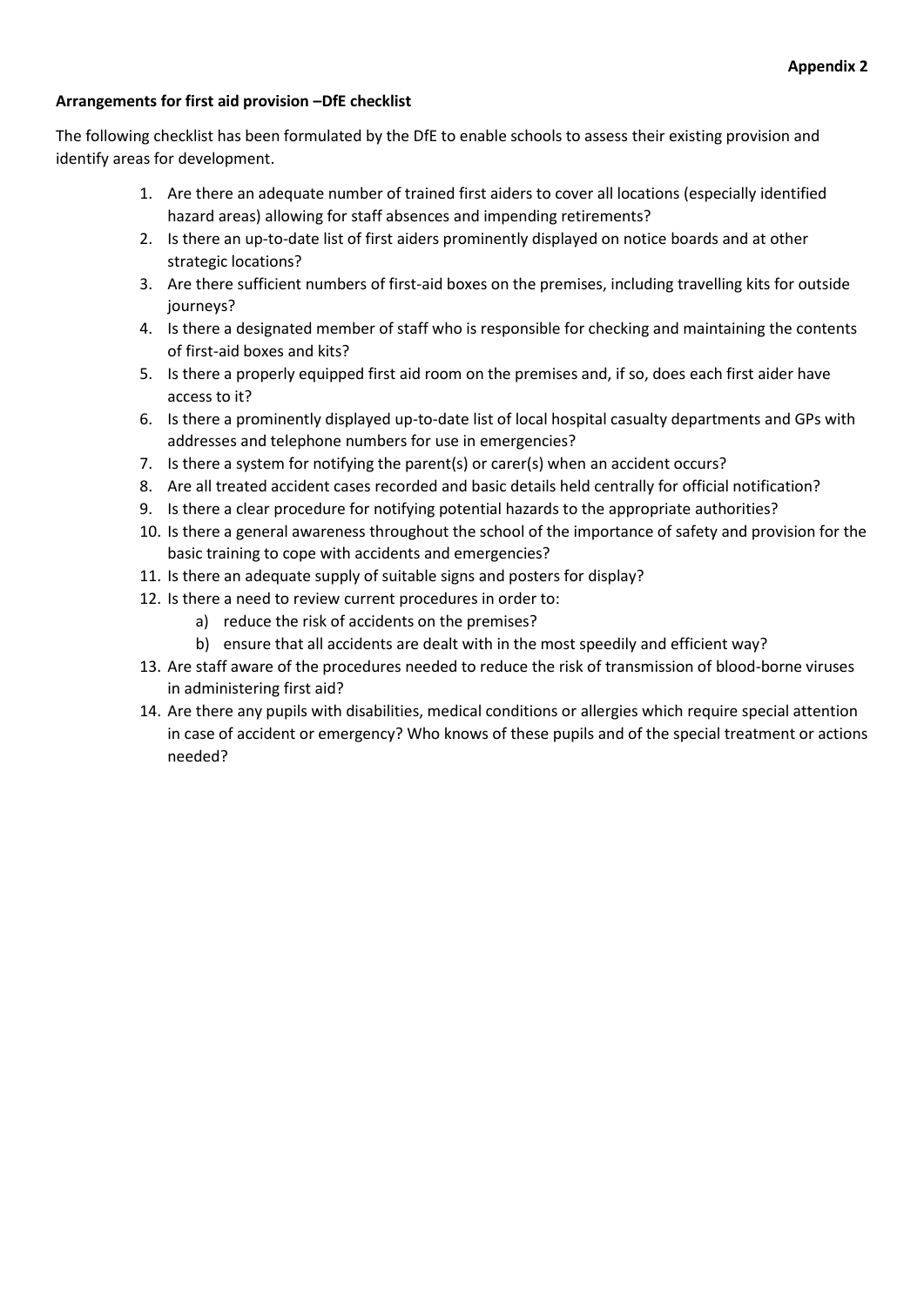#### **12.0 Blood-borne Viruses and First Aid**

This guidance is based on the guidance contained in the Health and Safety Executive leaflet "Blood-borne viruses in the workplace – Guidance for employers and employees"

The following advice is offered to first aiders and all other persons who may have cause to give first aid treatment where loss of blood or other body fluids is a significant feature. The hygiene guidelines apply irrespective of whether a virus is known to be present or not as they represent sound first aid procedures. Hepatitis B, C, D and human immunodeficiency virus (HIV) which causes acquired immune deficiency syndrome (AIDS) are the main Blood-borne Viruses (BBVs) that are of concern within the workplace.

Within the workplace, BBVs are mainly transmitted by direct exposure to blood or other body fluids contaminated with infected blood. Direct exposure can happen through accidental contamination by a sharp instrument such as a needle or broken glass. Infected blood may also spread through contamination of open wounds, skin abrasions, skin damaged due to a condition such as eczema or through splashes to the eyes, nose or mouth. For first aiders in the workplace, the risk of being infected with a BBV while carrying out their duties is small. There has been no recorded case of HIV or Hepatitis B virus being passed on during mouth-to-mouth resuscitation and therefore the procedure should not be withheld in a life saving emergency. The use of devices such as face shields when giving mouth-tomouth resuscitation should only be used if training in their use has been received.

First aiders are advised to follow the following precautions to reduce the risk of infection:

- cover any cuts and abrasions on your skin with a waterproof dressing
- wear suitable disposable gloves when dealing with blood or any other body fluids
- use suitable eye protection and a disposable plastic apron where splashing is possible
- use devices such as face shields when giving mouth-to-mouth resuscitation (but only if trained to use them)
- hands should be washed before and after administering first aid
- contact with patient's blood or other body fluids should be washed off with soap and water and clean cold tap water used for lips, mouth, eyes or broken skin
- whilst mopping up blood or body fluids, disposable plastic gloves must be worn and paper towels used. These should be disposed of in sealed plastic bags and preferably incinerated. Clothing may be cleaned in a washing machine using the hot cycle. surfaces and re-usable personal protective equipment (e.g. eye protection) should be wiped down / cleaned with a solution of a suitable disinfectant

It is not normally necessary for first aiders in the workplace to be immunised against Hepatitis B Virus, unless the risk assessment indicates that it is appropriate.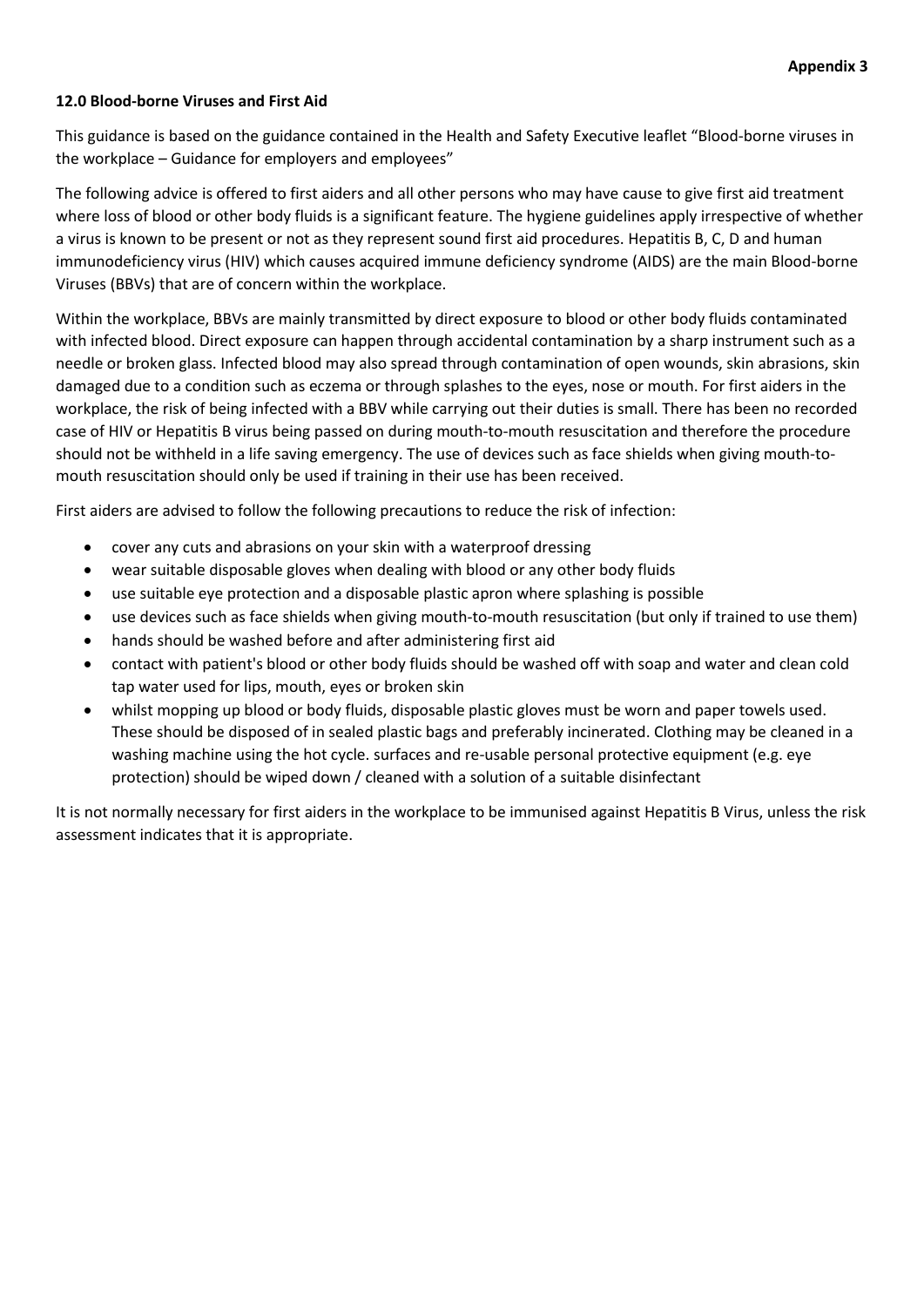#### **13.0 Needlestick Injury**

A needlestick injury is when a carelessly or maliciously discarded hypodermic needle penetrates the skin. Many people are understandably upset if they are injured. In case of such an accident it is important to stay calm and the following procedure should be followed:

- Encourage the wound to bleed by applying pressure around it
- Do not suck the wound
- Wash the wound well under cold running water and cover with a dry sterile dressing
- If contaminated, the eyes or mouth should be irrigated with large amounts of water
- Save the needle and syringe
- Staff should contact their Headteacher as soon as possible.
- Get medical advice. Attend the local Casualty Department. It is important that you are seen within 24hours of the injury occurring in case any protective treatment is necessary.
- Report the injury to the H & S Governor and decide if it needs to e reported to the Local Authority.
- Employees or contractors in conjunction with their line manager should identify source and cause of injury.
- An accident report form must be completed with details of the source of injury and any relevant information which will help with further investigations.

The risk of HIV infection as a result of injury from a discarded needle is extremely remote because HIV does not survive long outside the body. There have not been any cases where anyone has contracted the disease in this way. However there is a very small risk of exposure to the Hepatitis B or C Viruses and to the germ that causes Tetanus. It is for this reason that you should seek medical advice as soon as possible.

If you discover a discarded needle please follow the following procedure in order to prevent a person from being injured.

- Pick up the syringe carefully (with the aid of tongs/sheet of paper etc), with the sharp end of the needle pointing away from you. Be sure not to injure anyone else with it.
- Place it in a 'sharps container'. If one is not available, place the needle and syringe into some sort of puncture proof container such as empty drinks can and tape over the opening. Or place the equipment in a jar and close the lid tightly.
- Please label this container as to its contents. Do not attempt to separate the needle from the syringe and please handle it as little as possible.

The risk of developing an infection following a needlestick injury is extremely small and will be reduced still further by following the above advice.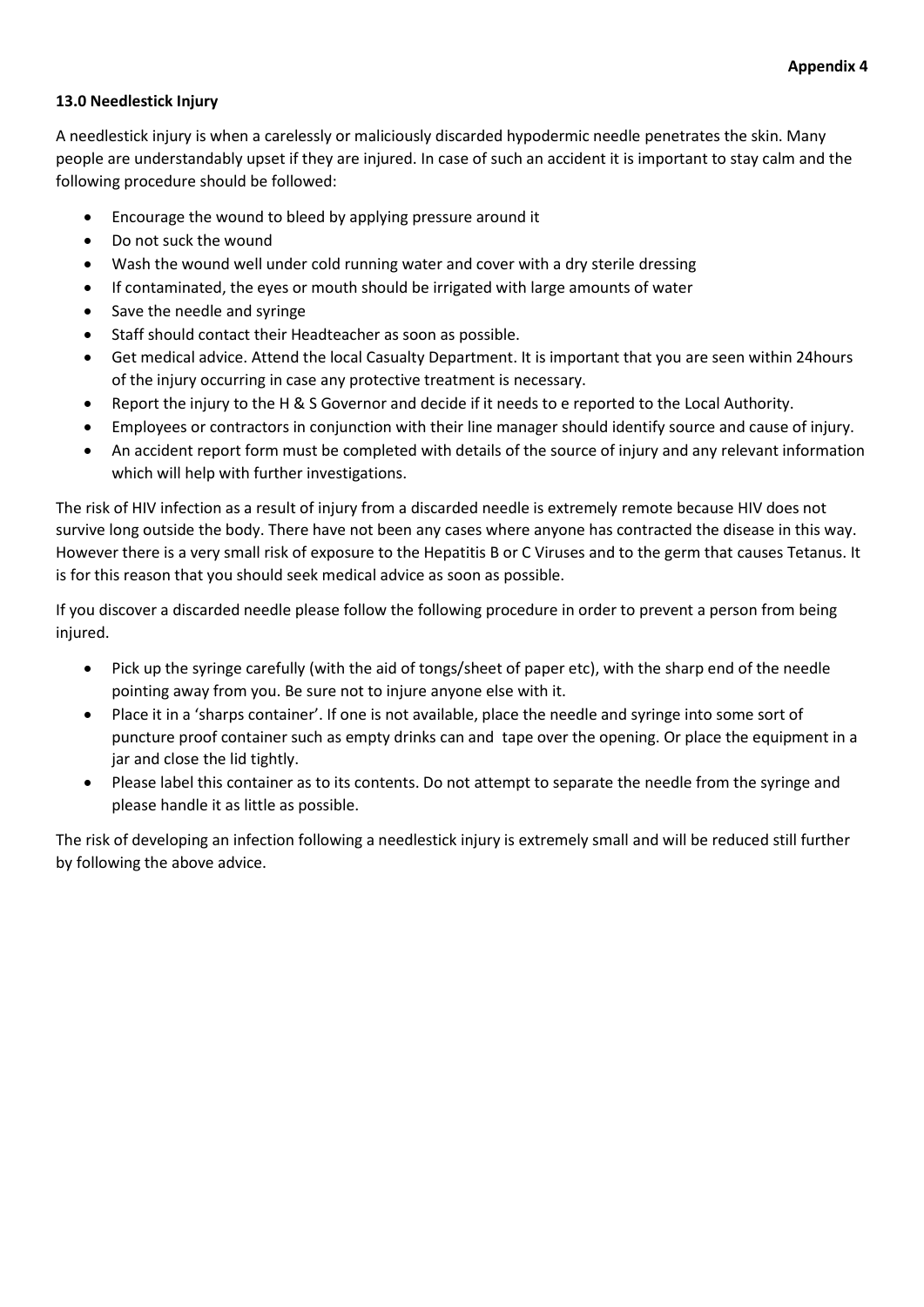#### **Guidance on the safe use of latex gloves**

#### Introduction

This guidance tells you about;

- latex as a product
- the health problems that may occur if using natural latex gloves
- which gloves to use to minimise the risks
- the action that should be taken

#### **Background** -

Natural latex is produced by the Hevea brasiliensis tree and is a cloudy liquid collected by "tapping" the tree. It then goes through a complex manufacturing process to form latex rubber which is a durable, flexible material that gives a high degree of protection from many microorganisms. It is therefore often used in the manufacture of protective gloves and other medical products and devices used in health care such as intravenous tubes, catheters, dressings and bandages.

#### **Health problems - How can latex harm your health?**

Latex exposure can lead to a number of health problems, including:

- **Irritation** ~ areas of the skin exposed to latex can become red, sore and cracked. This type of reaction is not allergic and when contact with latex ceases the symptoms will disappear.
- **Type I Allergic reaction** ~ symptoms can include a rash, runny nose, red and swollen eyes and asthma like symptoms. This allergic reaction will commence almost immediately on contact. In severe cases it can result in a severe reaction known as anaphylactic shock.
- **Type IV Allergic reaction** ~ this is an allergic reaction to the chemicals used in the manufacture of the gloves. Symptoms usually develop between 10 and 24 hours after include red, cracked and blistered skin particularly on the hands and arms.

Latex is termed a "sensitiser" because it is capable of causing an allergic reaction in certain people. The amount of latex exposure needed for an individual to become sensitised is not known. However, once an individual is sensitised then any further exposure to the substance, even the tiniest trace, will cause the symptoms to recur.

#### **Which gloves to use - are any latex gloves safe to use?**

Due to prolonged and close contact all latex gloves present a risk of skin sensitisation. However, the risk is reduced in gloves with lower levels of latex protein and process chemicals. Powdered gloves pose an additional risk because the latex proteins leach into he powder, then when the gloves are removed, the powder becomes airborne and can be inhaled. This may lead to respiratory sensitisation and therefore:

- Powder-free gloves should be used where possible.
- Latex free or latex gloves with specified low levels of leachable protein should be purchased (Protein levels should be below 50ug/g with accelerator levels of less than 1% - check with your supplier).
- Where employees are sensitised to latex, or may be at increased risk from latex, they should be provided with suitable non-latex gloves and a risk assessment conducted to assess their risk of contact with other latex products.
- Pre-employment health screening should be used to identify those who may be at particular risk from latex, for example because of previous sensitisation or a tendency to allergies.

The most appropriate type of glove to wear depends on the activity being performed and the risks the employee is exposed to. Latex gloves are typically worn because of a risk of contact with bodily fluids, for example, whilst administering first aid. In these situations powder free latex examination gloves with low latex levels are normally suitable.